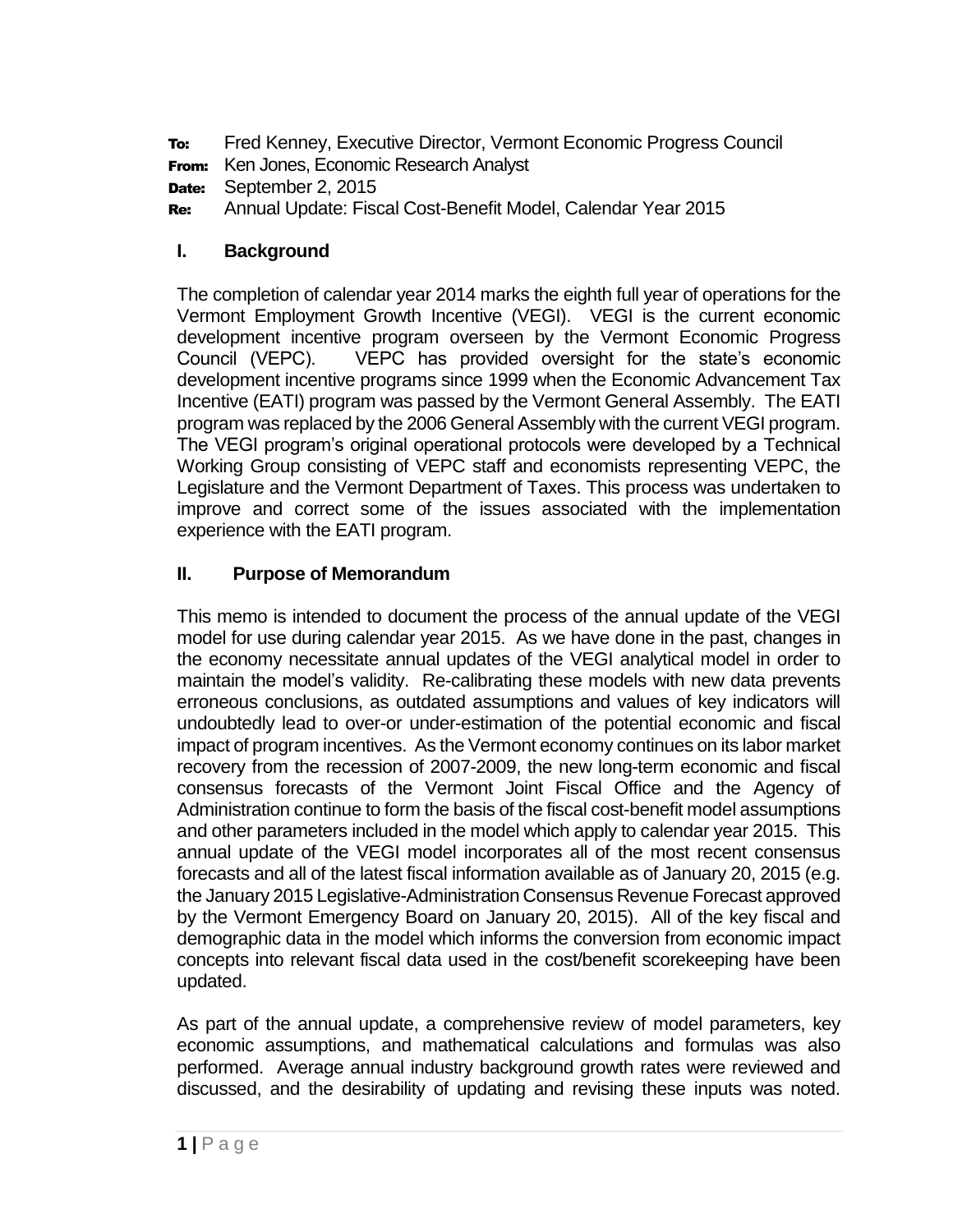Accordingly, we recommend that the VEGI Technical Working Group be convened (to include VEPC staff and ACCD's economic analyst, JFO economist, and representatives from Tax and Labor) to review this issue.

# **III. Standard Annual Model Updates**

a. Firm Data Page

The basic components of the analysis are entered into this page. This basic information provides context to the calculations of the model, setting high-order calibrations in order to capture such important variables as industry classification and project location. On this page, the only edit was to change the application year from 2014 to 2015 to reflect the calendar year. As a dynamic variable, this change carried through to the rest of the model.

b. Project Data and Modular Settings Page:

The Project Data Page is where the specifics regarding number of jobs, total payroll, and capital investment expenditures proposed by the applicant's project are entered. This page also contains several statistics used in the various calculations of costs and benefits found throughout the model. The Modular Settings Page consists of support calculations metrics for some the data which flows through to the Project Data Page. The following is a list of the specific items updated on these pages which are consistent with all previous annual updates.

- 1. Property Value Inflator: The property value inflator is relevant to the calculation of an applicant's benefits to state revenue, specifically in the calculation of the effects on the Education Fund. It is used to measure the growth of property values resulting from an applicant's project. The difference between education fund revenues with and without the applicant's project is calculated. As has been the practice in past model updates, this figure was obtained from the most recent Consensus Forecast for Education Fund concepts of the Legislative Joint Fiscal Office and the Agency of Administration. The prior model's figures are updated with the new forecast figures. This statistic is used in conjunction with the Projected Statewide Grand List Growth Rate. The figure is used as a projected measure of growth of the statewide grand list and used in the calculations of changes in property values as a background rate growth.
- 2. Statewide School Tax Rate for Residential and Nonresidential Property: These metrics are used in the calculation of the revenue generated from the proposed project which will be contributed to the Education Fund Based on both residential and nonresidential property improvements. The original data source for this update was the Vermont Department of Taxes (for fiscal year 2015).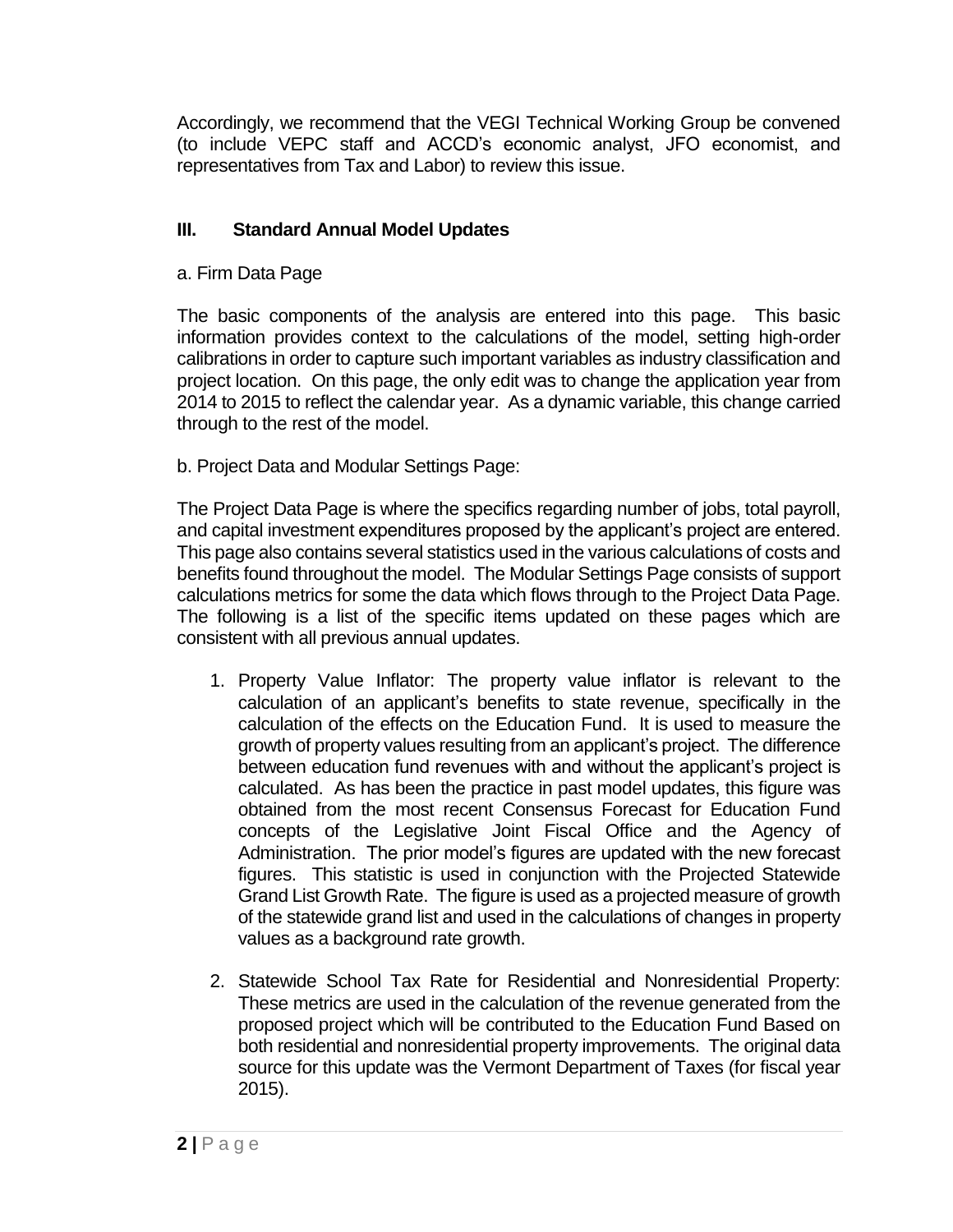- 3. State & Local Government Price Deflator: This figure is used in the calculation of various costs and benefits associated with an applicant's project. It is used in the formula which projects the growth of the various funds' costs and revenues forward in time. This figure was obtained from the same Consensus Forecast of the Legislative Joint Fiscal Office and the Agency of Administration referred to in #1 above.
- 4. Estimated per Student Grant, Estimated Special Education Per Equalized Pupil: These figures are used in the calculation of changes in education costs associated with the applicant's project. The figures are on a "per equalized pupil" basis and is used in conjunction with the changes associated in school age population related the applicant's proposed project. The data source for the near-term per pupil payment is the Vermont Department of Taxes with longer run forecast calculated exactly the same way as the Vermont Department of Taxes does for the near-term numbers using the consensus State & Local Government Price Deflator forecast by the Legislative Joint Fiscal Office and the Administration for the forecasted years as presented in #3 above.
- 5. Vermont Estimated Population: As this update takes place in an inter-censual year, the figure used in this update of the cost/benefit model is the population estimates for the state of Vermont embedded in the REMI input-output model. This figure is used when converting any of the data in the cost-benefit model into per capita figures.
- 6. FY General Fund Expenditures, FY Expenditures Fund Appropriations: These figures are used to calculate the changes in General Fund and Transportation Fund costs associated with the change in population related to an applicant's project in the most recent fiscal year. The figures are converted to a per capita basis and used in conjunction with the change in population associated with each applicant's project. The updated figures are obtained from the Vermont Department of Finance and Management and the Legislative Joint Fiscal Office.
- 7. Corporate Revenue/Nonfarm Supervisory Job: This figure is used to estimate revenues associated with a change in employment from an applicant's project. It relates levels of corporate income tax to a per job basis. This can then be used to estimate the incremental corporate income tax associated with a change in employment related to an applicant's project. This figure is obtained from the most recent total corporate tax revenue divided by the BEA's concept of employment data (and includes both full and part time jobs and also proprietors). The BEA employment series data is used as a predictor of future revenues in the model and is preferred for this model since it is the most inclusive data for proprietors and workers in the farm sector.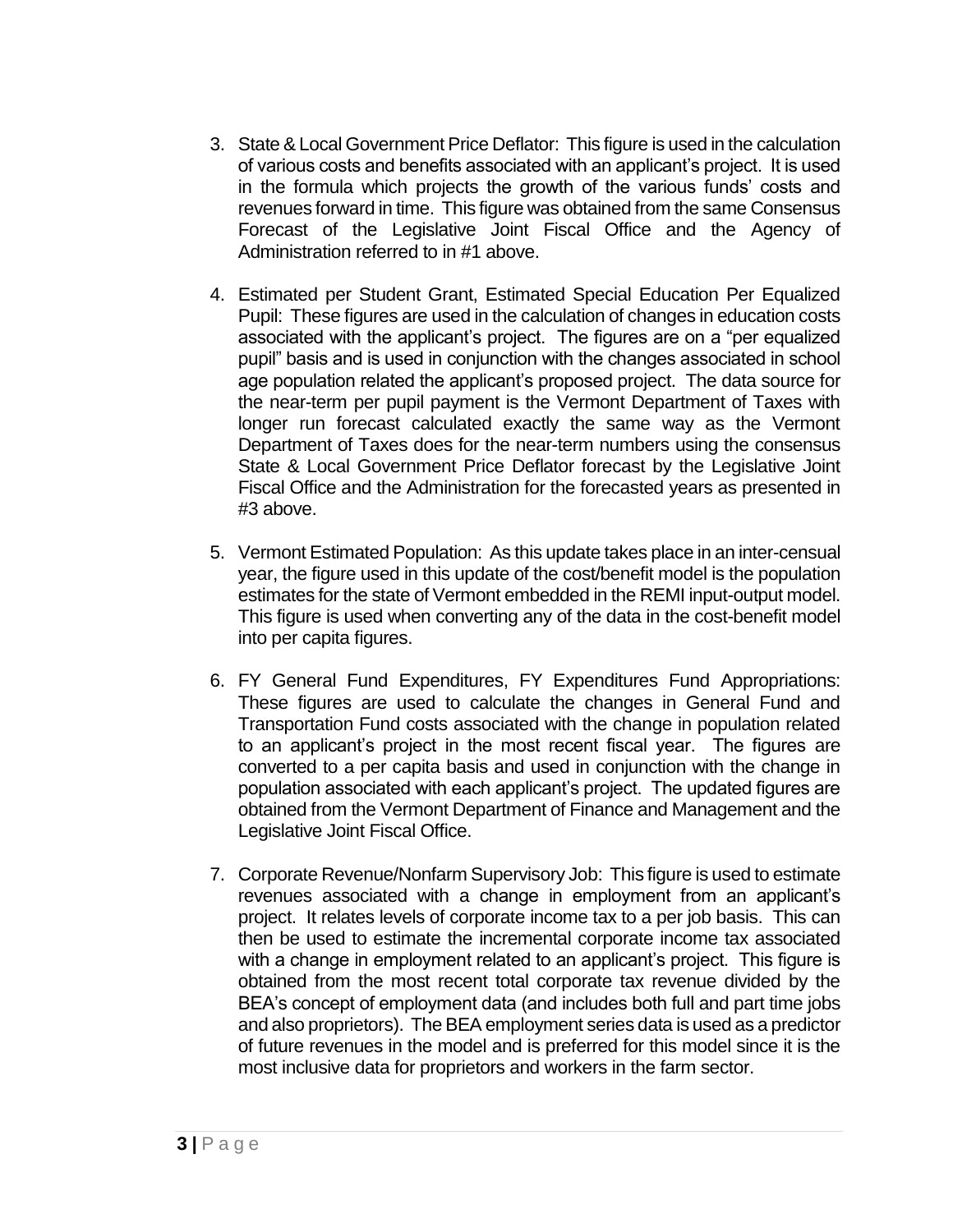- 8. Per Capita Other General Fund Revenues, Per Capita Other Transportation Fund Revenues: These figures are used to capture the 'Other' category for revenues found in the General and Transportation Funds. They are converted to a per capita basis and used in conjunction with the change in population associated with an applicant's project. The updated figure is obtained from the 2014 Calendar year tax revenues divided by the population.
- 9. State Personal Income Tax Rate, State Sales & Use Tax Rate, State Gas Tax Rate, State MVP&U Tax Rate, Background Statewide Education Property Tax Rate: These figures are used to determine part of the forecasted revenues over the forecast impact period from the new demand from an applicant's proposed project. They are applied to the changes in consumption associated with an applicant's project to yield projected incremental tax revenues. These figures are obtained from the most recent fiscal year data available on total taxes received. These data are then applied to various REMI consumption items to complete the bridge between REMI economic output data and the state's fiscal cost-benefit concepts.
- c. REMI Economic Output Page

In addition to being the recipient of the output of the REMI input/output model, there are several embedded REMI control variables which are updated as part of the annual model review. Consistent with the previous year's updates, the equilibrium data from the REMI control is updated for the year of application. These variables include several consumption related factors such as overall consumption, general price indices, as well as specific price indices by consumption category. The REMI model utilized changes as annual or interim updates are provided by REMI. The current model uses REMI's PI+ Version 1.6.6.

d. Qualifying and Non-Qualifying Jobs & Wages Pages

As a result of the change in the model's base year from 2014 to 2015, the lookup function which finds the REMI input-output anticipated level of compensation by industry was updated to ensure accurate future wage levels were taken into account.

e. Present Value Calculations Page

This page calculates the present value of the total benefits and costs associated with a project. The updated present value discount rate was obtained from the analysis of the three year moving average of the Bond Buyers Index: General Obligations Bonds: 20-Years to Maturity. The data for the rolling three year average calculation was obtained from the Moody's Analytics December 2014 baseline forecast—the same underlying macro forecast that was used in the January 2015 Consensus Revenue Forecast update. This year's data resulted in a decrease in the Present Value factor from 4.5% (used during in 2014) to a 4.3% discount rate for 2015.